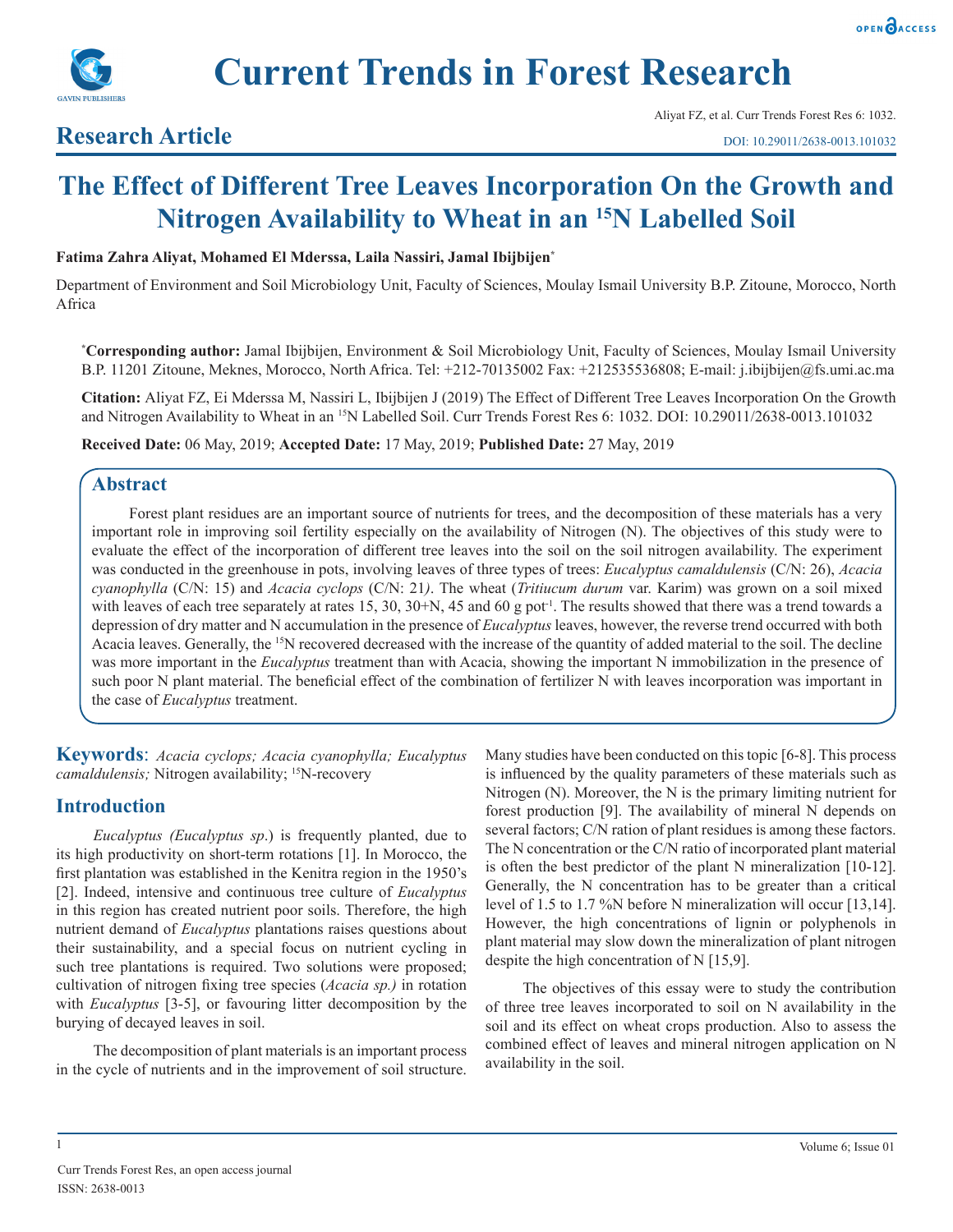# **Materials and Methods**

# **Experimental Design**

The experiment was conducted in pots under greenhouse conditions at the Faculty of Sciences, Meknes, Morocco. A complete randomized block design was established with three replications. The experimentation consisted of incorporating different tree leaves into the soil at different rates. The soil used was a mixture of sand and agricultural soil at rates of 2:1 (w / w). Each pot was filled with 5 kg of the mixture. The physicochemical properties of the agricultural soil are presented in Table 1.

| Clay |      | Sand |                      | Al           | Ca | Mg | P ppm |       | $\%N$ | %OM  |
|------|------|------|----------------------|--------------|----|----|-------|-------|-------|------|
|      | Loam |      | pH(HO <sub>2</sub> ) | (mEq/100 ml) |    |    |       | K ppm |       |      |
| 30%  | 25%  | 35%  |                      |              |    |    | 24.5  | 24    | 0.12  | 1.68 |

**Table 1:** Physical and chemical soil properties.

Dried mature leaves of three different trees: *Eucalyptus camaldulensis*, *Acacia cyanophylla* and *Acacia cyclops* were collected from trees in the forest (Kenitra region, Morocco). The characteristics of these materials are presented in Table 2.

|                  | $\%N$ | $\%C$ | C/N | $%$ Lignin | Lignin/N | %Polyphenol | %Cellulose |
|------------------|-------|-------|-----|------------|----------|-------------|------------|
| E. camaldulensis | 1.74  | 46    | 26  | 11.5       | 6.6      | 1.87        | 27         |
| A. cyanophylla   | 3.16  | 47.5  | 15  | 10.92      | 3.45     | 1.78        | 29.72      |
| A.cyclops        | 2.03  | 44    | 21  | 8.61       | 4.24     | 2.04        | 15.1       |

**Table 2:** Chemical characteristics of the different tree leaves in % of dry weight.

The leaves of each tree were chopped (0.5 to 1 cm) and well mixed with the soil at five different rates; 15, 30, 45 and 60 g per pot. An additional treatment consisting in an addition of 40 kg N ha-1 for the rate 30 g plant material per pot, was included for each type of leaves. For the fertilizer nitrogen treatment, four rates were selected equivalent to 20, 40, 80, 120 kg N ha<sup>-1</sup> without plant material addition. The control treatment did not receive neither plant material nor N fertilizer. Thereby the pot experiment had five treatments: (1)- Soil + *Eucalyptus camaldulensis* leaves (15, 30, 30+N, 45 and 60 g pot<sup>-1</sup>). (2)-Soil + *A. cyanophylla* leaves (15, 30, 30+N, 45 and 60 g pot-1). (3)-Soil + *A. cyclops* leaves (15, 30, 30+N, 45 and 60 g pot<sup>-1</sup>). (4)-Soil + Ammonium sulphate (20, 40, 80 and 120 kg N ha<sup>-1</sup>). (5)-Soil only (control).

<sup>15</sup>N labelled fertilizer was added to the soil as a solution of ammonium sulphate 10.16 atom %<sup>15</sup>N excess at the rate of 10 mg N  $Kg^{-1}$ , just after the leaves incorporation into the soil. The pots were watered regularly to field capacity for 4 weeks' incubation before planting the wheat. At the end of the pre-treatment incubation period, the

wheat (*Triticum durum* cv Karim) was seeded to obtain 5 plants per pot. One week after sowing the fertilizer N (Ammonium sulphate) was applied in treatments selected for N application.

# **Sample Preparation and Analysis**

All the shoots were harvested eight weeks after emergence. The pots were subsequently inverted and roots separated from the soil. Both roots and shoots were dried to a constant weight for 72h at 70 ° C, then ground to less than 2 mm and preceded for different chemical analysis. Sub-samples (200 mg) were analysed for total N content using the Kjeldahl digestion followed by steam distillation [16]. After titration against sulphuric acid the resulting solutions were acidified and evaporated to dryness in small vials for the <sup>15</sup>N enrichment analysis according to [17].

#### **Statistical Analyses**

Statistical analyses were performed using the software package MSTAT-C. The data were analysed using tow way (plant material, doses) ANOVA and the means were compared using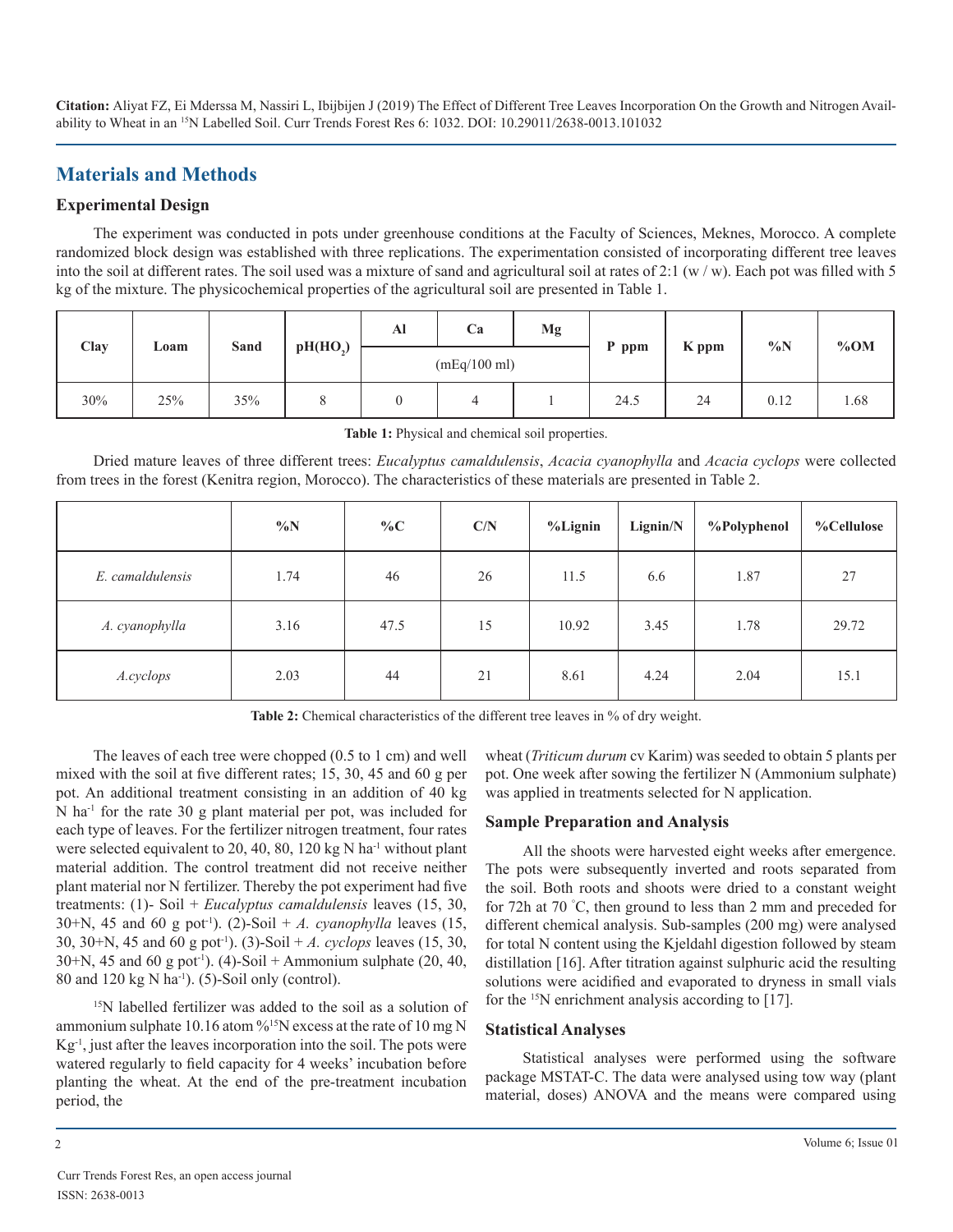Student's test at P=0.05. Least Significant Differences (LSD) were used to indicate significant variations within the values of different treatment.

# **Results and Discussion**

# **Dry Weight and N-Uptake of Wheat**

A significant difference in the dry weight of the shoots was observed for the different treatments (Table 3). *Eucalyptus* leaves addition produced significantly lower yields than any other leaves excepted in the case of rate  $30+N$  (30 g leaves pot<sup>-1</sup> supplied with 40 kgNha-1) in which the dry weight yield was significantly greater than the control, whereas for the two treatments of Acacias, *A. cyanophylla* and *A. cyclops*, the dry weight of the shoots was significantly higher. While the treatment with inorganic fertilizer nitrogen showed a positive response of wheat by increasing rate of mineral N. The results show that the maximum shoot dry weight in the experiment was obtained in soil treated with the highest rate of inorganic fertilizer (120 kg N ha<sup>-1</sup>).

| <b>Treatments</b>         | Dry weight g/pot         |                             |                          |                             |                      |                    |                       |  |  |
|---------------------------|--------------------------|-----------------------------|--------------------------|-----------------------------|----------------------|--------------------|-----------------------|--|--|
| Organic Materials (g/pot) | $\mathbf{0}$             | 15                          | 30                       | $30+N$                      | 45                   | 60                 | $LSD$ <sub>0.05</sub> |  |  |
| E. camaldulensis          | 5.84 $^{a}$ <sub>A</sub> | $5.72\frac{a}{A}$           | 5.83 $^{a}$ <sub>A</sub> | $6.21^{\rm a}$ <sub>A</sub> | $5.68^{a}_{A}$       | $5.70^a_A$         | 0.72                  |  |  |
| A. cyanophylla            | 5.84 $^{a}$              | $6.52^{b}$ <sub>A,B</sub>   | $7.12_{B,C}^{b}$         | $7.39_{BC}^{b}$             | 7.67 <sup>b</sup>    | $7.74_{C}^{b}$     | 0.95                  |  |  |
| A. cyclops                | 5.84 $^{a}$ <sub>A</sub> | $7.01_{_{\rm B,D}}^{\rm b}$ | $7.15_{B,C}^{b}$         | $7.99^{b}_{c}$              | $6.15^{\circ}_{A,D}$ | $5.92^{a}_{A}$     | 0.98                  |  |  |
| $LSD$ <sub>0.05</sub>     | $\overline{\phantom{a}}$ | 0.72                        | 0.99                     | 0.94                        | 0.9                  | 0.66               |                       |  |  |
|                           | $\mathbf{0}$             |                             | 20                       | 40                          | 80                   | 120                | $LSD$ <sub>0.05</sub> |  |  |
| Nitrogen (Rate kgN/ha)    | 5.84 $_{A}$              |                             | $6.84$ <sub>B,C</sub>    | $6.46_{A,B}$                | 7.46 $_{\rm c}$      | 8.39 $_{\text{D}}$ | 0.75                  |  |  |

Means followed by the same lowercase letter in same column are not significantly different by least significant difference LSD test at 5% of probability level;

Means followed by the same capital letter in same line are not significantly different by least significant difference LSD test at 5%.

**Table 3:** Dry weight yield of wheat shoots after addition of different organic materials and fertilizer nitrogen to soil.

A significant difference in the wheat total N was observed for the different treatments (Table 4). Comparing to the control, the wheat total N in the *Eucalyptus* treated soil was generally lower. However, treatments with leaves of both of Acacia species had significantly higher yields of wheat total N than the control, with higher values, for soils treated with *A. cyanophylla* leaves. These results suggest that the incorporation of rich N leaves improved N availability in the soil, whereas the poor N leaves of *Eucalyptus* reduced N availability. The analysis of the results of dry weight and N yield of wheat indicate that there was significant immobilization of mineral N for the leaves of *Eucalyptus* with a low N content (1.74%N, C/N: 26) indicating that this concentration is a reasonable critical level for initial net mineralization of incorporated organic materials as indicated in literature [18-20,9].

| <b>Treatments</b>           | Total $N$ (mg pot <sup>-1</sup> ) |                         |                                  |                                  |                         |                      |                       |  |  |
|-----------------------------|-----------------------------------|-------------------------|----------------------------------|----------------------------------|-------------------------|----------------------|-----------------------|--|--|
| Organic Materials (g pot-1) | $\theta$                          | 15                      | 30                               | $30+N$                           | 45                      | 60                   | $\mathrm{LSD}_{0.05}$ |  |  |
| E. camaldulensis            | $125.18^a_{A}$                    | $122.27a_{AC}$          | 125.04 <sup>a</sup> <sub>A</sub> | 142.03 <sup>a</sup> <sub>B</sub> | $118.67a$ <sub>C</sub>  | 117.29 <sup>a</sup>  | 6.24                  |  |  |
| A. cyanophylla              | $125.18^a_{A}$                    | $136.22_{A}^{b}$        | $156.74\frac{b}{B}$              | $156.48^a_{\text{B}}$            | $153.44_{\text{B}}^{b}$ | $156.24\frac{b}{B}$  | 15.22                 |  |  |
| A. Cyclops                  | $125.18^a_{\ A}$                  | $138.16_{\text{B}}^{b}$ | $145.73_{\text{B}}^{b}$          | $157.18a$ <sub>C</sub>           | $125.62^{\circ}_{A}$    | $126.69^{\circ}_{A}$ | 10.32                 |  |  |
| $LSD$ <sub>0.05</sub>       | $\overline{\phantom{a}}$          | 11.24                   | 15.55                            | 16.45                            | 13.25                   | 9.33                 |                       |  |  |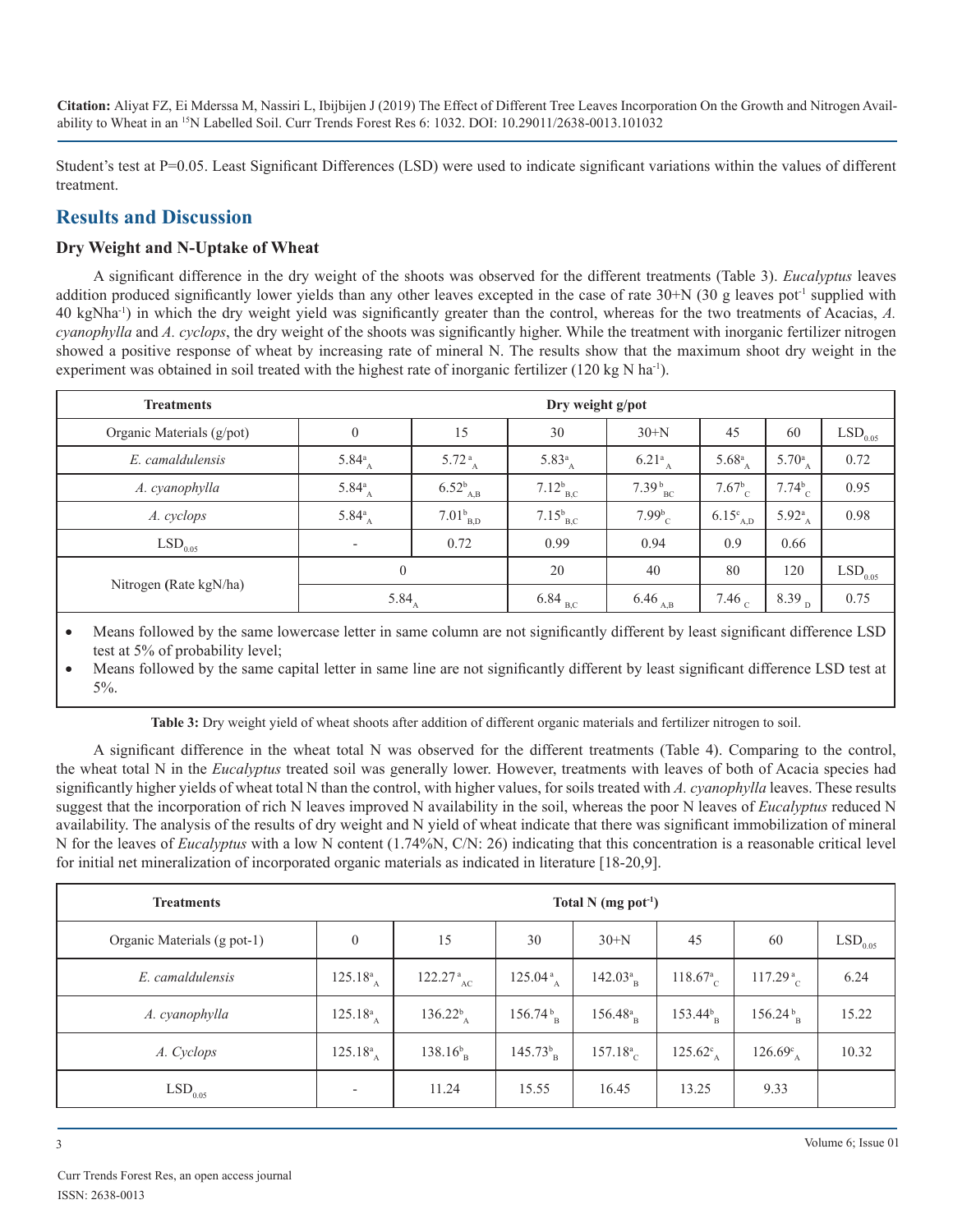| Nitrogen (Rate $kg N$ ha-1)                                                                                                                                                                                                                                                                                |        | 20<br>40            |                     | 80               | 120                   | $\mathrm{LSD}_{0.05}$ |  |  |
|------------------------------------------------------------------------------------------------------------------------------------------------------------------------------------------------------------------------------------------------------------------------------------------------------------|--------|---------------------|---------------------|------------------|-----------------------|-----------------------|--|--|
|                                                                                                                                                                                                                                                                                                            | 125.18 | 137.20 <sub>n</sub> | 140.93 <sub>n</sub> | $166.77_{\circ}$ | $178.06$ <sub>c</sub> | 11.22                 |  |  |
| Means followed by the same lowercase letter in same column are not significantly different by least significant difference LSD test at 5% of<br>probability level;<br>الموافقات والمستنقص والمقارب والمستنقص والمستنقص والمستنقص والمستنقص والمستنقص والمستنقص والمستنقص والمستنقص والمستنقص<br>.<br>_____ |        |                     |                     |                  |                       |                       |  |  |

Means followed by the same capital letter in same line are not significantly different by least significant difference LSD test at 5%.

**Table 4:** N uptake of wheat after addition of different organic materials and fertilizer nitrogen to soil.

Comparing between the two legume leaves, *A. cyanophylla* produced higher yields of dry weight and total N than *A. cyclops* (Table 3 and Table 4). This is due to the difference in their nitrogen content; 3.16%N (C/N: 15) for *A. cyanophylla* vs 2.03%N (C/N: 21) for *A. cyclops*. Therefore, the analysis of the results shows the significant positive correlation between C/N ratio of the leaves and availability of soil Nitrogen reflected by wheat growth and its N-uptake. Amongst these three species, *A. cyanophylla* had the lowest C/N ratio, produced highest yields of wheat dry weight and total N. In contrast, *Eucalyptus* had the highest C/N ratio, produced lowest yields of wheat dry weight and total N. The amount of N in the litter affects the mineralization of N, Similar results were reported by [21,22], which have shown that the litter with a low C/N ratio decomposes more rapidly. Thus, a rapid mineralization of N, and high mineral N contents in the soil was observed.

Some studies have demonstrated that the liberation of N is related to lignin/N ratio contents of the plant material [23-27]. As well, Talbot and Treseder, in 2012 [28] suggested that the high lignin rate prevents decomposition of the litter, this suggestion may explain the low dry weight and N-uptake of wheat of the treatment with *Eucalyptus* leaves which have a high lignin rate compared to the Acacia species (*A. cyanophylla* and *A. cyclops).*

The application of high rate of leaves of *Eucalyptus* and *A. cyclops* (45 and 60 g per pot) decrease the top yield and N uptake of wheat (Table 3 and Table 4), this is presumably due to the excessive rate applied which created an important immobilization of soil N, it can be also due to liberation of toxins [29,30]. In fact, chemical analysis of leaves shows a relatively high content in polyphenols (Table 2) which can cause toxicity on wheat plants during decomposition in the soil. Numerous studies have assessed the influence of N availability by high content in polyphenols [31,27]. In this context Batish et al., in 2008 [32] reported that essential oil extracted from *Eucalyptus* species has an herbicidal effect against weeds. As well the studies of Jelassi, et al. in 2016 [33] showed that the phytochemical content and allelopathic activity of Acacia species, especially *A. cyclops*, showed a strong herbicidal activity on *Lactuca sativa* germination.

The addition of mineral nitrogen to decomposing leaves of *Eucalyptus* show an improvement of N uptake and dry weight of wheat (Tables 3 and Table 4). This suggest that additional fertilizer N was required to prevent loss of yield where low N organic material was incorporated into the soil. Similar findings were reported previously [34,35].

Applying of increasing rates of Ammonium sulphate to soil shows an improvement of N uptake of wheat (Table 4).

# **15N Recovery in Wheat**

Data of percent contribution of applied 15N into the total N of wheat is shown in Table 5. The results indicate that N uptake by wheat was affected by the rate of leaves incorporated. Plants in the control treatment utilized 52.21% of applied 15N Ammonium sulphate. Generally, the 15N-recovry declined with the increase rate of leaves added to soil or inorganic fertilizer Nitrogen especially for higher doses. The decrease rate was from 52.21% to 27.52% for *Eucalyptus* leaves, from 52.21% to 36.50% for *A. cyanophylla*, from 52.21% to 40.33% for *A. cyclops* and from 52.21% to 22.44% for N fertilizer. The decrease extent was more important with *Eucalyptus* than Acacias Leaves. This shows that the presence of *Eucalyptus* leaves reduced the plant uptake of 15N-Ammonium sulphate. Such results confirm increased immobilization of N in the presence of *Eucalyptus* leaves.

In a similar study, Azam et al., in 1985 [36] observed that contribution of 15N-Ammonium sulphate to different shoot parts of corn was about 40% in the presence of Sesbania aculeata residues and 50% in its absence. Results of 15N-recovry (Table 5) display that while the C/N ratio of the legume trees leaves was lower than *Eucalyptus* leaves, all the materials caused a net immobilization of soil mineral N when applied rate increase. Similar findings have been reported by Urquiaga, et al. in 1998 [15] and Sarkodie-Addo, et al. in 2006 [37] for roots of tropical forage species. Addition of increasing rates of fertilizer ammonium sulfate to soil reduced the 15N recovery of wheat. This can be explained by a preference use of easily available nitrogen of fertilizer by wheat plants rather than 15N tagged soil organic nitrogen.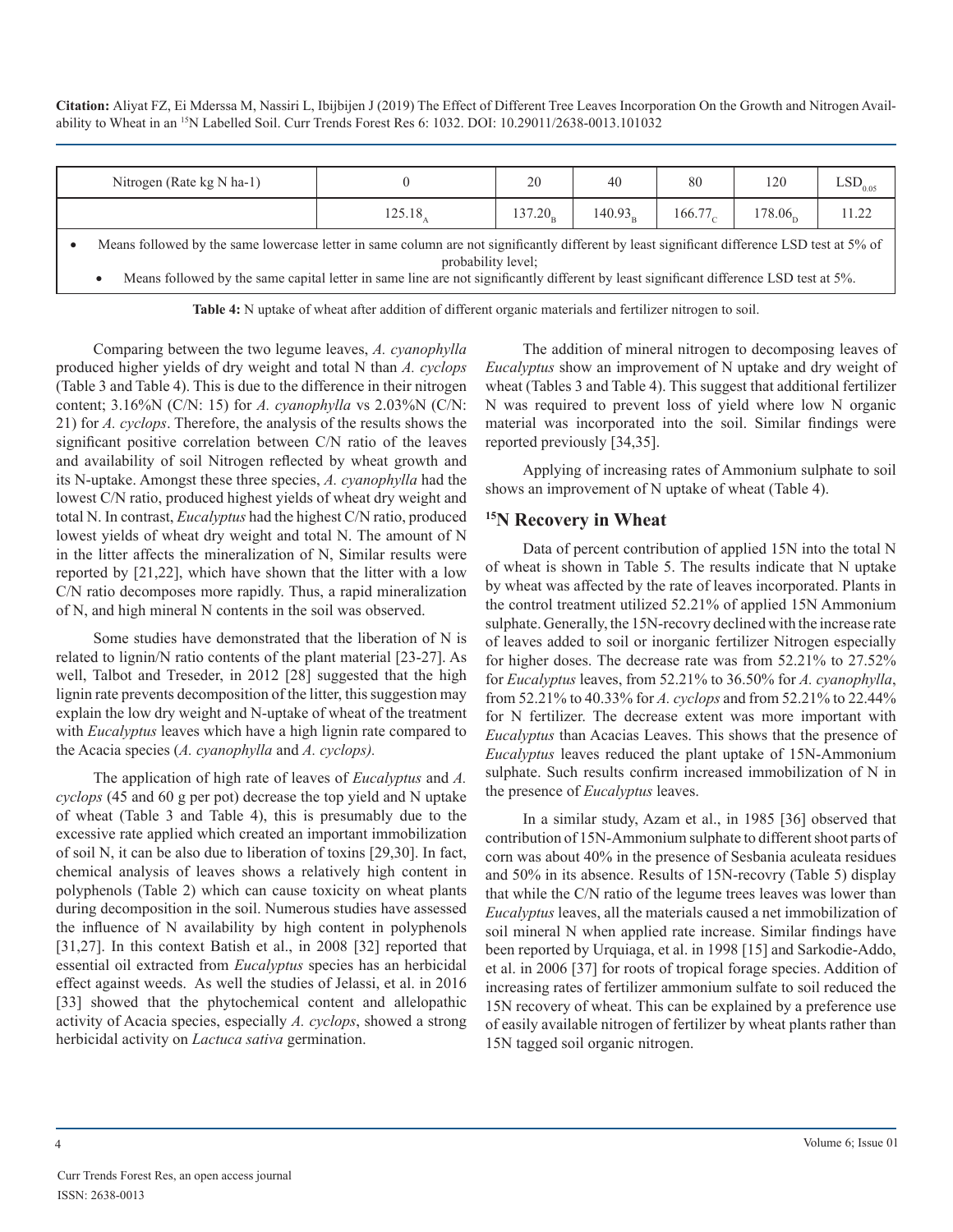| <b>Treatments</b>                        | <sup>15</sup> N recovery $(\%$ ) |                                 |                                 |                        |                          |                    |                       |  |  |
|------------------------------------------|----------------------------------|---------------------------------|---------------------------------|------------------------|--------------------------|--------------------|-----------------------|--|--|
| Organic Materials (g pot <sup>-1</sup> ) | $\boldsymbol{0}$                 | 15                              | 30                              | $30+N$                 | 45                       | 60                 | $LSD$ <sub>0.05</sub> |  |  |
| Eucalyptus                               | 52.21 $_{\rm A}^{\rm a}$         | 49.22 <sup>a</sup> <sub>A</sub> | 38.45 <sup>a</sup> <sub>B</sub> | $33.23^{a}_{C}$        | $30.17^a_{C,D}$          | 27.52 <sup>a</sup> | 3.52                  |  |  |
| A. cyanophylla                           | 52.21 $_{\rm A}^{\rm a}$         | $51.88^{b}$                     | $49.08_{\text{B}}^{b}$          | 35.96 <sup>a</sup>     | $41.55^{b}$ <sub>D</sub> | $36.68^{b}$        | 2.22                  |  |  |
| A. cyclops                               | $52.21^a$ <sub>A</sub>           | $49.76^{a,b}$ <sub>A</sub>      | 49.37 <sup>b</sup> <sub>A</sub> | $44.84_{\text{B}}^{b}$ | $45.08b_{B}$             | $40.33^{b}_{c}$    | 2.99                  |  |  |
| $LSD$ <sub>0.05</sub>                    | $\overline{\phantom{a}}$         | 2.45                            | 4.55                            | 3.54                   | 5.52                     | 4.55               |                       |  |  |
|                                          |                                  | $\mathbf{0}$                    | 20                              | 40                     | 80                       | 120                | $\mathrm{LSD}_{0.05}$ |  |  |
| Nitrogen (Rate kgN $ha^{-1}$ )           | 52.21 <sub>A</sub>               |                                 | $47.27_B$                       | 40.08 <sub>c</sub>     | $30.15_{\rm p}$          | 22.44 <sub>E</sub> | 5.52                  |  |  |

Means followed by the same lowercase letter in same column are not significantly different by least significant difference LSD test at 5% of probability level;

Means followed by the same capital letter in same line are not significantly different by least significant difference LSD test at 5%.

Table 5: <sup>15</sup>N recovery in wheat shoots after addition of different organic materials and fertilizer nitrogen to soil.

# **Conclusion**

From the above discussion, we conclude that the incorporation [of tree leaves with a high N content improve N availability in the](https://www.sciencedirect.com/science/article/abs/pii/S0038071716305326)  soil. In the case of low nitrogen leaves such as *Eucalyptus* an additional mineral N is required to prevent N immobilization. The [comparison between leaves organic matter and inorganic fertilizer](https://www.wiley.com/en-ae/Forest+Nutrition+Management-p-9780471818830)  N show that even if the quantity of leaves incorporated in soil is high, their effect did not reach the level of that of 80 kg  $N$  ha<sup>-1</sup> as Ammonium sulphate. So Further studies under field conditions are needed to assess the effect of the incorporation of the leaves of the three trees studied on nitrogen availability and soil fertility.

# **Acknowledgements**

Financial support from the FO/IAEA joint division is acknowledged. Our special thanks to Dr Robert Boddey and Dr Segundo Urquiaga from the EMBRAPA/CNPAB for their advices and the 15N analysis.

**Conflict of Interests:** The authors declare no conflict of interest.

# **References**

- 1. [Epron D, Nouvellon Y, Mareschal L, Moreira R, Koutika LS, et al. \(2013\)](https://www.sciencedirect.com/science/article/pii/S0378112712006317)  [Partitioning of net primary production in](https://www.sciencedirect.com/science/article/pii/S0378112712006317) *Eucalyptus* and Acacia stands [and in mixed-species plantations: Two case-studies in contrasting](https://www.sciencedirect.com/science/article/pii/S0378112712006317) [tropical environments. Forest Ecol Manag 301: 102-111.](https://www.sciencedirect.com/science/article/pii/S0378112712006317)
- 2. [Marien JN, Idrissi Azami A \(2011\) Le développement des plantations](http://agritrop.cirad.fr/565819/)  clonales d'*Eucalyptus* [au Maroc Une dynamique toujours plus actuel](http://agritrop.cirad.fr/565819/)[le. Forêt méditerranéenne. T. XXXII, n°1. Pg No: 31-38.](http://agritrop.cirad.fr/565819/)
- 3. [Kelty MJ \(2006\) The role of species mixtures in plantation forestry.](https://www.sciencedirect.com/science/article/pii/S0378112706003239)  [Forest Ecol Manag 233: 195-204.](https://www.sciencedirect.com/science/article/pii/S0378112706003239)
- 4. [Piotto D \(2008\) A meta-analysis comparing tree growth in monocultures](https://www.sciencedirect.com/science/article/pii/S0378112707007360) [and mixed plantations. Forest Ecol Manag 255: 781-786.](https://www.sciencedirect.com/science/article/pii/S0378112707007360)
- 5. [Koutika LS, Tchichelle SV, Mareschal L, Epron D \(2017\) Nitrogen](https://www.sciencedirect.com/science/article/abs/pii/S0038071716305326)  dynamics in a nutrient-poor soil under mixed-species plantations of [eucalypts and acacias. Soil Biology & Biochemistry 108: 84-90.](https://www.sciencedirect.com/science/article/abs/pii/S0038071716305326)
- 6. [Binkley D \(1986\) Forest nutrition and management. New York, John](https://www.wiley.com/en-ae/Forest+Nutrition+Management-p-9780471818830)  Wiley and sons Pg No: 290.
- 7. [Wang WJ, Baldock JA, Dalal RC, Moody PW \(2004\) Decomposition](https://www.sciencedirect.com/science/article/abs/pii/S0038071704002524)  [dynamics of plant materials in relation to nitrogen availability and](https://www.sciencedirect.com/science/article/abs/pii/S0038071704002524) [biochemistry determined by NMR and wet-chemical analysis. Soil](https://www.sciencedirect.com/science/article/abs/pii/S0038071704002524)  [Biology & Biochemistry 36: 2045-2058.](https://www.sciencedirect.com/science/article/abs/pii/S0038071704002524)
- 8. [Abera G, Wolde-meskel E, Bakken LR \(2012\) Carbon and nitrogen](https://link.springer.com/article/10.1007/s00374-011-0607-8)  [mineralization dynamics in different soils of the tropics amended with](https://link.springer.com/article/10.1007/s00374-011-0607-8)  [legume residue and contrasting soil moisture contents. Biol Fertil Soils](https://link.springer.com/article/10.1007/s00374-011-0607-8)  [72: 51-66.](https://link.springer.com/article/10.1007/s00374-011-0607-8)
- 9. [Urakawa R, Ohte N, Shibata H, Isobe K, Tateno R, et al. \(2016\)](https://www.sciencedirect.com/science/article/pii/S0378112715006568)  [Factors contributing to soil nitrogen mineralization and nitrification](https://www.sciencedirect.com/science/article/pii/S0378112715006568)  [rates of forest soils in the Japanese archipelago. Forest Ecol Manag](https://www.sciencedirect.com/science/article/pii/S0378112715006568)  [361: 382-396.](https://www.sciencedirect.com/science/article/pii/S0378112715006568)
- 10. [Stevenson FJ \(1986\) Cycles of soil: Carbon, Nitrogen, Phosphorus,](https://www.researchgate.net/publication/255159521_Cycles_of_soils_Carbon_nitrogen_phosphorus_sulfur_micronutrients)  [Sulfur, Micronutrients. New York, John Wiley & sons Pg No: 380.](https://www.researchgate.net/publication/255159521_Cycles_of_soils_Carbon_nitrogen_phosphorus_sulfur_micronutrients)
- 11. [Abbasi MK, Tahir M, Sabir N, Khurshid M \(2015\) Impact of the addition](https://www.solid-earth.net/6/197/2015/se-6-197-2015.pdf)  [of different plant residues on nitrogen mineralization–immobilization](https://www.solid-earth.net/6/197/2015/se-6-197-2015.pdf)  [turnover and carbon content of a soil incubated under laboratory](https://www.solid-earth.net/6/197/2015/se-6-197-2015.pdf)  [conditions. Solid Earth 6: 197-205.](https://www.solid-earth.net/6/197/2015/se-6-197-2015.pdf)
- 12. [Tian Q, Wang X, Wang D, Wang M, Liao C, et al. \(2017\) Decoupled](https://www.sciencedirect.com/science/article/abs/pii/S0038071717302079) [linkage between soil carbon and nitrogen mineralization among soil](https://www.sciencedirect.com/science/article/abs/pii/S0038071717302079)  [depths in a subtropical mixed forest. Soil Biology & Biochemistry 109:](https://www.sciencedirect.com/science/article/abs/pii/S0038071717302079)  [135-144.](https://www.sciencedirect.com/science/article/abs/pii/S0038071717302079)
- 13. Power JF, Legg JO (1978) Effect of crop residues on the soil chemical environment and nutrient availability. In: Crop residue management systems. Oshwald WR (Ed.), American Society of Agronomy, Special Publ. N31. Madison. Wisconsin Pg No: 85-100.